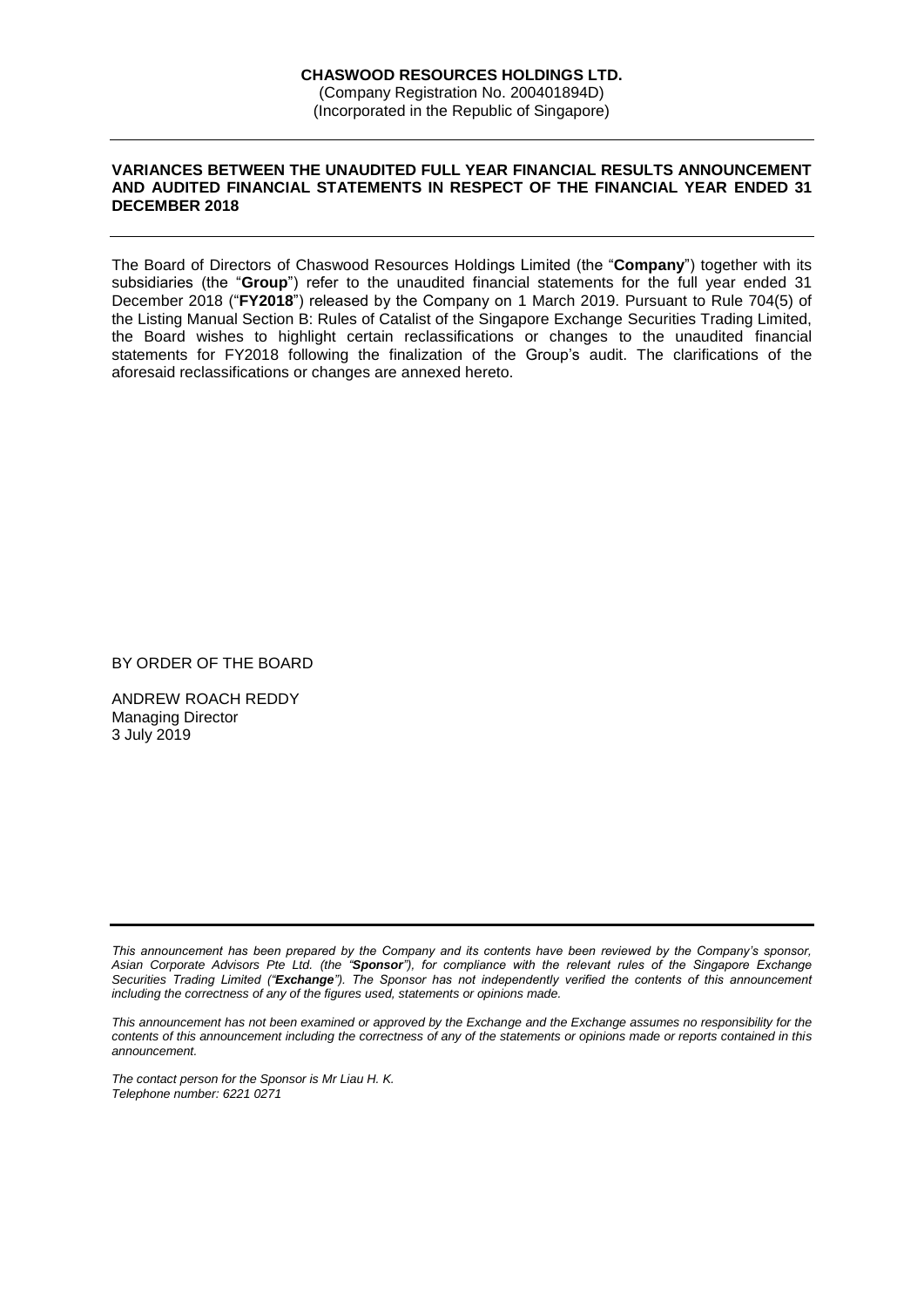#### **CHASWOOD RESOURCES HOLDINGS LTD.**

(Company Registration No. 200401894D) (Incorporated in the Republic of Singapore)

#### **Consolidated Statement of Comprehensive Income**

|                                                                 | Group                                  |                                      | Variance<br><b>RM'000</b> | <b>Notes</b>   |
|-----------------------------------------------------------------|----------------------------------------|--------------------------------------|---------------------------|----------------|
|                                                                 | FY2018<br>(Unaudited)<br><b>RM'000</b> | FY2018<br>(Audited)<br><b>RM'000</b> |                           |                |
| Revenue                                                         | 88,537                                 | 3,603                                | (84, 934)                 | N <sub>1</sub> |
| Cost of sales                                                   | (28, 616)                              | (1,508)                              | 27,108                    | N <sub>1</sub> |
| Gross profit/Gross margin                                       | 59,921                                 | 2,095                                | (57, 826)                 |                |
| Other Items of Income                                           |                                        |                                      |                           |                |
| Interest income                                                 | 48                                     | $\overline{\phantom{a}}$             | (48)                      | N <sub>1</sub> |
| Other gains                                                     | 381                                    | 148                                  | (233)                     | N <sub>1</sub> |
| Other Items of Expense                                          |                                        |                                      |                           |                |
| Marketing and distribution costs                                | (3,747)                                | (22)                                 | 3,725                     | N <sub>1</sub> |
| Administrative expenses                                         | (59, 115)                              | (3, 418)                             | 55,697                    | N <sub>1</sub> |
| Finance costs                                                   | (3,368)                                |                                      | 3,368                     | N1             |
| Other losses                                                    | (548)                                  |                                      | 548                       | N <sub>1</sub> |
| Share of profit/(loss) of Associate                             | 4                                      |                                      | (4)                       | N <sub>1</sub> |
| Other expenses                                                  | (1, 187)                               | (125)                                | 1,062                     | N <sub>1</sub> |
| Loss before taxation                                            | (7,611)                                | (1, 322)                             | 6,289                     | N <sub>1</sub> |
| Income tax expense                                              | (283)                                  | (190)                                | 93                        | N <sub>1</sub> |
| Loss after taxation                                             | (7, 894)                               | (1, 512)                             | 6,382                     | N <sub>1</sub> |
| <b>Discontinued operations</b>                                  |                                        |                                      |                           |                |
| Loss for the year from discontinued operations                  |                                        | (8, 467)                             | (8, 467)                  | N <sub>1</sub> |
| Total loss for the year                                         | (7, 894)                               | (9,979)                              | (2,085)                   | N2             |
| Other comprehensive income                                      |                                        |                                      |                           |                |
| Items that may be reclassified subsequently to profit or loss:- |                                        |                                      |                           |                |
| Exchange differences on translation of net assets of            |                                        |                                      |                           |                |
| foreign operations, net of income tax                           | (1, 186)                               | 604                                  | 1,790                     | N <sub>3</sub> |
| Total comprehensive loss for the year                           | (9,080)                                | (9,375)                              | (295)                     |                |
| Loss for the year attributable to:                              |                                        |                                      |                           |                |
| Owners of the Company                                           | (7, 895)                               | (9,965)                              | (2,070)                   | N <sub>2</sub> |
| Non controlling interests                                       | 1                                      | (14)                                 | (15)                      |                |
| Loss after tax                                                  | (7, 894)                               | (9,979)                              | (2,085)                   |                |

- **Note 1:** In accordance with the Singapore Financial Reporting Standards (International), results of Chaswood Resources Sdn Bhd ("**CRSB**") and effectively CRSB's subsidiaries, save for Bistro Italiana (TC) Sdn Bhd, has been separately stated in the statement of comprehensive income as discontinued operation pursuant to the share sale agreement entered into by the Company with Tremendous Asia Management Inc. ("TAMI") on 14 September 2018 for the sale of 100% equity interest in CRSB.
- **Note 2:** Due to the adjustment for impairment allowance for property and equipment of closed outlets of approximately RM2.0 million and accrual of the Group's restructuring fees of approximately RM0.8 million, offsetted by deferred tax adjustments of approximately RM0.7 million.
- **Note 3:** Due to the adjustment on foreign translations of foreign subsidiaries' net assets.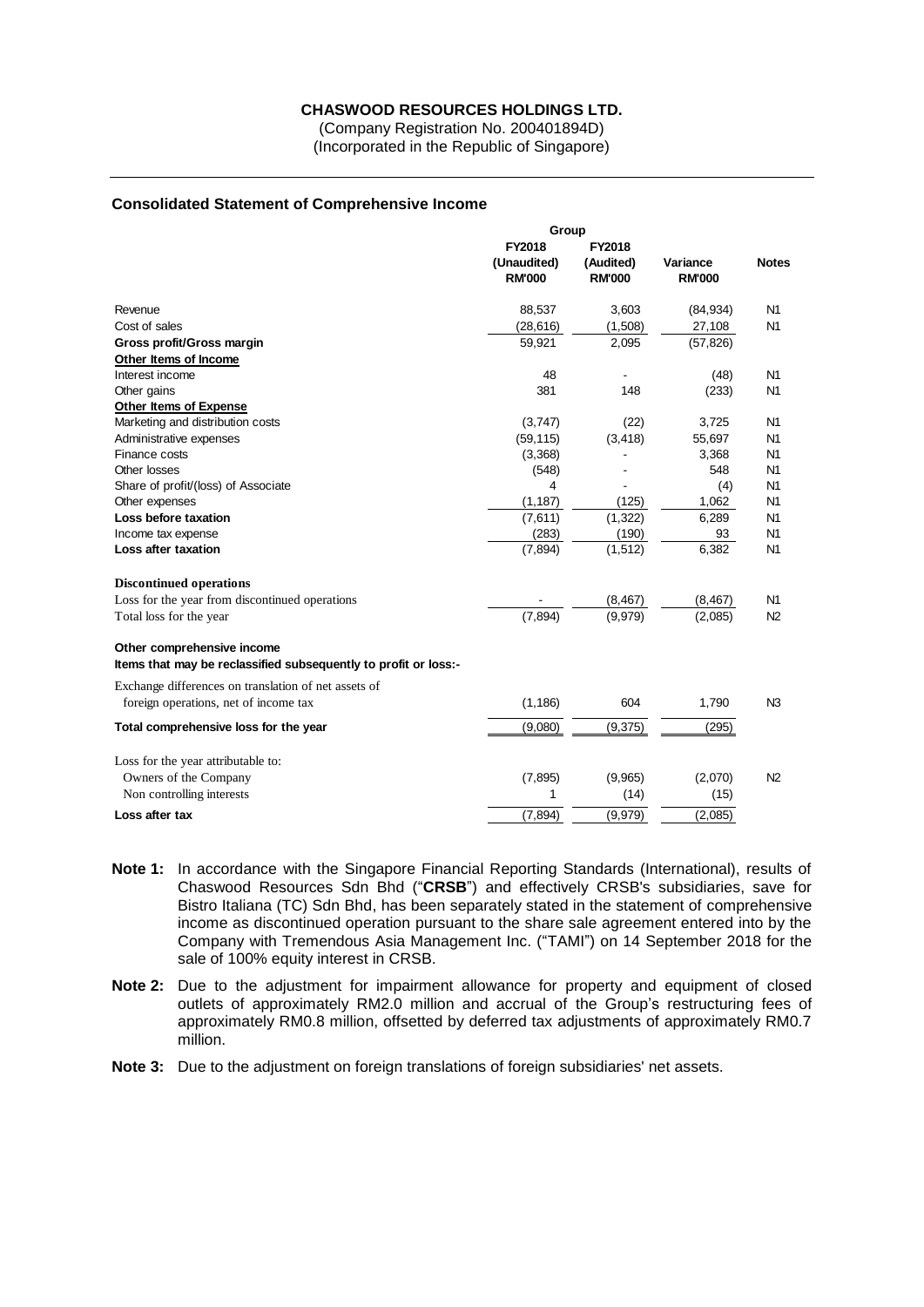## **CHASWOOD RESOURCES HOLDINGS LTD.**

(Company Registration No. 200401894D) (Incorporated in the Republic of Singapore)

## **Statements of Financial Position**

|                                                                            | Group                                                        |                                                            |                           |             |  |
|----------------------------------------------------------------------------|--------------------------------------------------------------|------------------------------------------------------------|---------------------------|-------------|--|
|                                                                            | <b>December</b><br>2018<br><b>RM'000</b><br><b>Unaudited</b> | <b>December</b><br>2018<br><b>RM'000</b><br><b>Audited</b> | Variance<br><b>RM'000</b> | <b>Note</b> |  |
| <b>ASSETS</b>                                                              |                                                              |                                                            |                           |             |  |
| <b>Non-Current Assets</b>                                                  |                                                              |                                                            |                           |             |  |
| Property and Equipment                                                     | 11,605                                                       | 1,359                                                      | (10, 246)                 | N4          |  |
| Intangible Assets                                                          | 183                                                          |                                                            | (183)                     | N4          |  |
| Investment in Associate Company                                            | 199                                                          |                                                            | (199)                     | N4          |  |
| <b>Total Non-Current Assets</b>                                            | 11,987                                                       | 1,359                                                      | (10, 628)                 |             |  |
| <b>Current Assets</b>                                                      |                                                              |                                                            |                           |             |  |
| Inventories                                                                | 1,794                                                        | 57                                                         | (1,737)                   | N4          |  |
| Trade and Other Receivables                                                | 2,179                                                        | 89                                                         | (2,090)                   | N4          |  |
| <b>Other Assets</b>                                                        | 6,612<br>486                                                 | 268                                                        | (6, 344)                  | N4<br>N4    |  |
| Tax recoverable<br>Cash and Cash Equivalents                               | 3,104                                                        | 85                                                         | (486)<br>(3,019)          | N4          |  |
| <b>Total Current Assets</b>                                                | 14,175                                                       | 499                                                        | (13, 676)                 |             |  |
|                                                                            |                                                              |                                                            |                           |             |  |
| Assets classified as held for sale<br><b>Total Assets</b>                  |                                                              | 21,891                                                     | 21,891                    | N4          |  |
| <b>EQUITY AND LIABILITIES</b>                                              | 26,162                                                       | 23,749                                                     | (2, 413)                  |             |  |
| <b>Equity</b>                                                              |                                                              |                                                            |                           |             |  |
| <b>Share Capital</b>                                                       | 24,464                                                       | 24,464                                                     |                           |             |  |
| Other reserves                                                             | (2, 599)                                                     | (824)                                                      | 1,775                     | N5          |  |
| <b>Accumulated Losses</b>                                                  | (92, 793)                                                    | (94, 863)                                                  | (2,070)                   | N6          |  |
| <b>Total Equity Attributable to Owners of the Parent</b>                   | (70, 928)                                                    | (71, 223)                                                  | (295)                     |             |  |
| Non-controlling interests                                                  | (233)                                                        | (233)                                                      |                           |             |  |
| <b>Total Equity</b>                                                        | (71, 161)                                                    | (71, 456)                                                  | (295)                     |             |  |
| <b>Non-Current Liabilities</b>                                             |                                                              |                                                            |                           |             |  |
| <b>Deferred Tax Liabilities</b>                                            | 1,388                                                        | 132                                                        | (1,256)                   | N4          |  |
| <b>Total Non-Current Liabilities</b>                                       | 1,388                                                        | 132                                                        | (1,256)                   |             |  |
| <b>Current Liabilities</b>                                                 |                                                              |                                                            |                           |             |  |
| Provision for Taxation                                                     |                                                              | 123                                                        | 123                       | N4          |  |
| Trade and Other Payables                                                   | 57,005                                                       | 7,951                                                      | (49, 054)                 | N4          |  |
| Other Financial Liabilities                                                | 38,684                                                       | 8                                                          | (38, 676)                 | N4          |  |
| <b>Contract liabilities</b>                                                | 246                                                          |                                                            | (246)                     | N4          |  |
|                                                                            | 95,935                                                       | 8,082                                                      | (87, 853)                 |             |  |
| Liabilities directly associated with assets classified as<br>held for sale |                                                              | 86,991                                                     | 86,991                    | N4          |  |
|                                                                            |                                                              |                                                            |                           |             |  |
| <b>Total Current Liabilities</b>                                           | 95,935                                                       | 95,073                                                     | (862)                     |             |  |
| <b>Total Liabilities</b>                                                   | 97,323                                                       | 95,205                                                     | (2, 118)                  |             |  |
| <b>Total Equity and Liabilities</b>                                        | 26,162                                                       | 23,749                                                     | (2, 413)                  |             |  |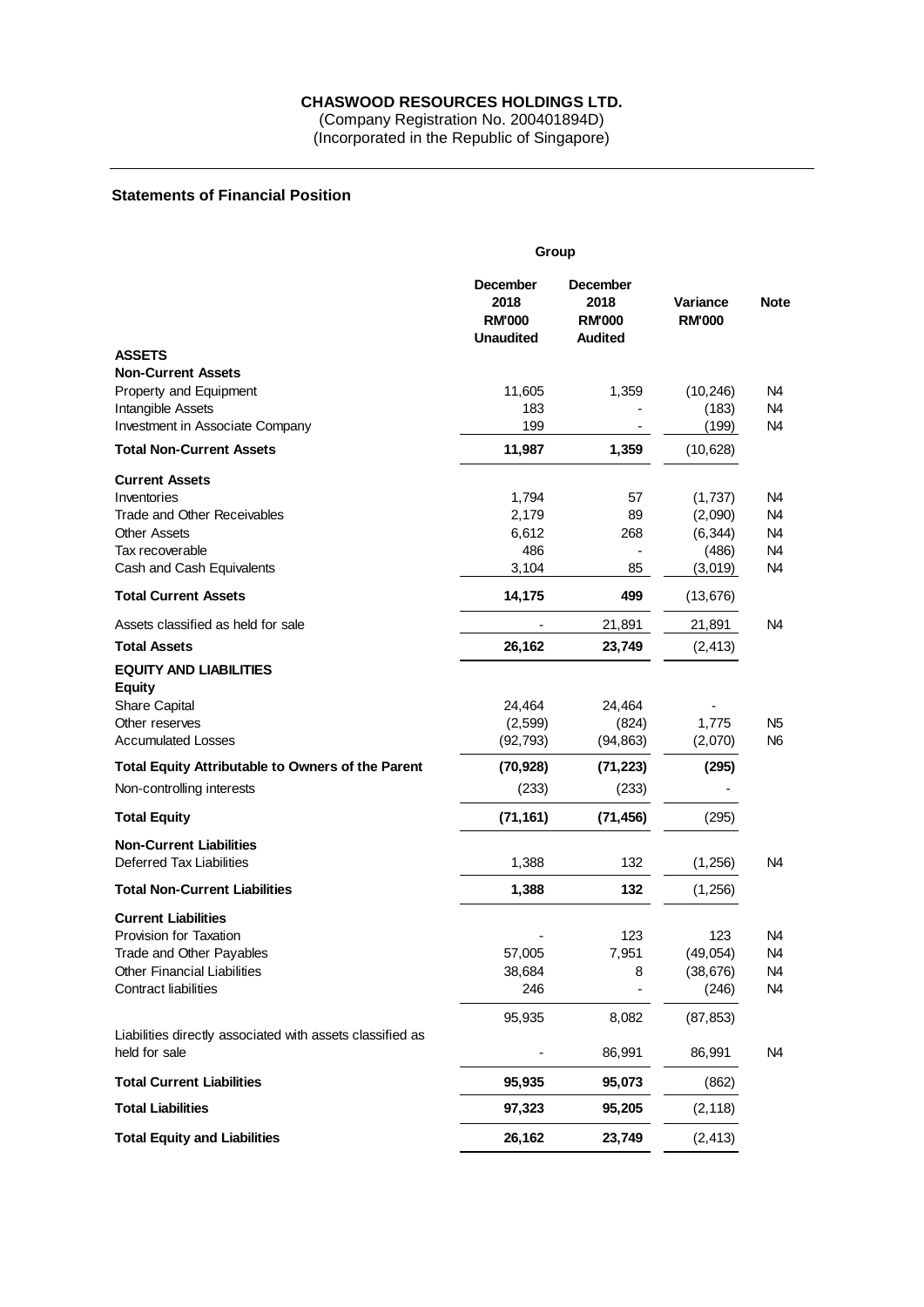- **Note 4**: In accordance with the Singapore Financial Reporting Standards (International), the assets and liabilities included within the CRSB Group to be disposed have been classified separately as assets and liabilities classified as held for sale.
- **Note 5**: Due to the adjustment on foreign exchange translations of foreign subsidiaries' net assets.
- **Note 6**: Due to the adjustment for impairment allowance for property and equipment of closed outlets of approximately RM2.0 million and accrual of group restructuring fees of approximately RM0.8 million, offsetted by deferred tax adjustments of approximately RM0.7 million.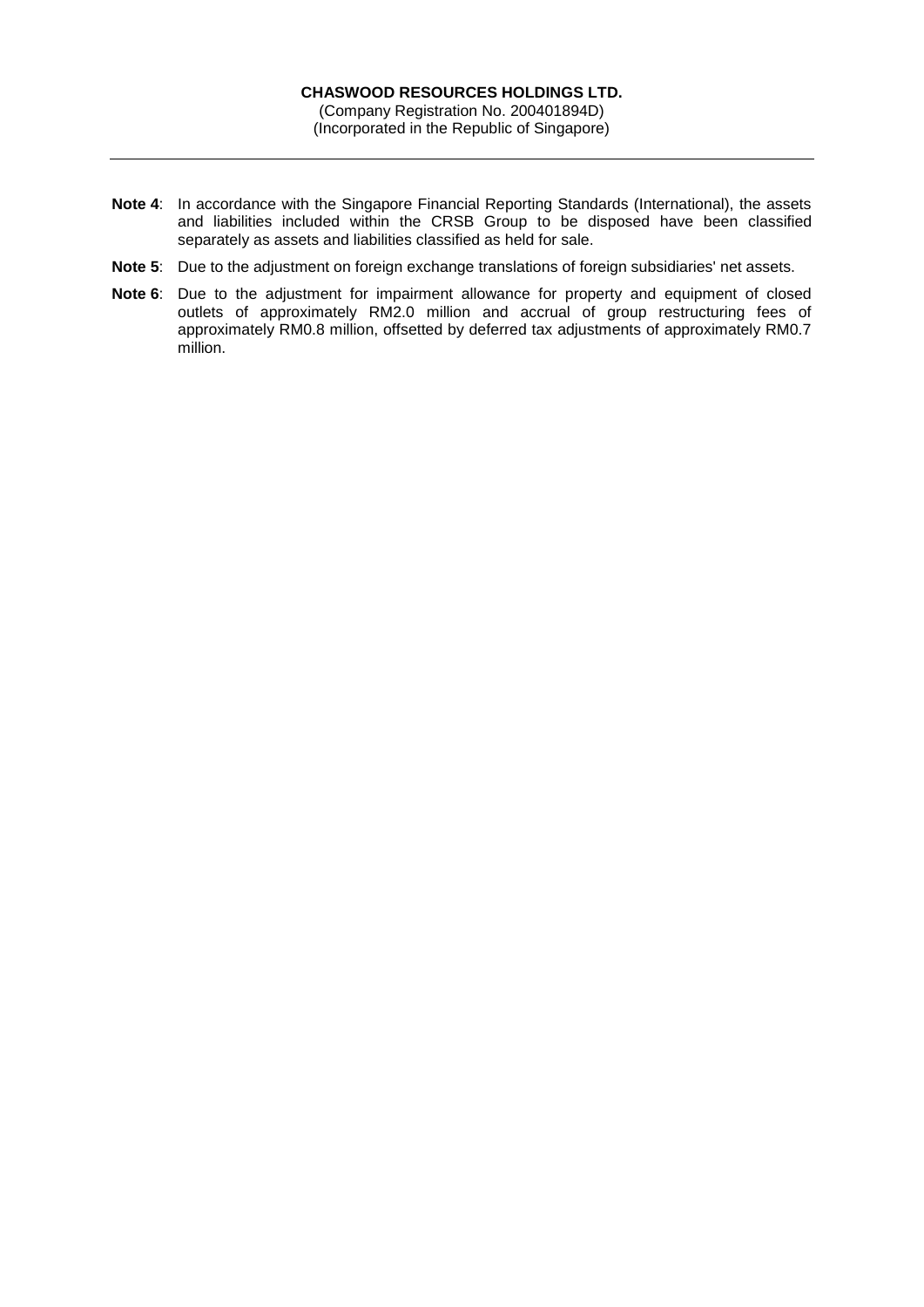#### **CHASWOOD RESOURCES HOLDINGS LTD.**

(Company Registration No. 200401894D) (Incorporated in the Republic of Singapore)

# **Consolidated Statement of Cash Flows**

|                                                                                                                                                            | Group                                              |                                                  |                                  |                 |  |
|------------------------------------------------------------------------------------------------------------------------------------------------------------|----------------------------------------------------|--------------------------------------------------|----------------------------------|-----------------|--|
|                                                                                                                                                            | <b>Unaudited</b><br><b>FY2018</b><br><b>RM'000</b> | <b>Audited</b><br><b>FY2018</b><br><b>RM'000</b> | <b>Variance</b><br><b>RM'000</b> | <b>Note</b>     |  |
| <b>Cash Flows From Operating Activities</b>                                                                                                                |                                                    |                                                  |                                  |                 |  |
| Loss before tax                                                                                                                                            | (7,614)                                            | (10, 427)                                        | (2, 813)                         | N7              |  |
| Adjustment for:                                                                                                                                            |                                                    |                                                  |                                  |                 |  |
| Amortisation for franchise agreement cost                                                                                                                  | 26                                                 | 25                                               | (1)                              |                 |  |
| Deposits and prepayment written off                                                                                                                        | 463                                                | 303                                              | (160)                            |                 |  |
| Depreciation of property and equipment                                                                                                                     | 1,161                                              | 1,165                                            | 4                                |                 |  |
| Impairment loss on :                                                                                                                                       |                                                    |                                                  |                                  |                 |  |
| Property and equipment                                                                                                                                     | (330)                                              | 1,705                                            | 2,035                            | N7              |  |
| Interest expense                                                                                                                                           | 3,368                                              | 3,358                                            | (10)                             |                 |  |
| Interest income                                                                                                                                            | (48)                                               | (48)                                             | ÷,                               |                 |  |
| (Gain)/ loss on disposal of property and equipment                                                                                                         | (51)                                               | (51)                                             |                                  |                 |  |
| Property and equipment written off                                                                                                                         | 85                                                 |                                                  | (85)                             |                 |  |
| Share of loss of associate                                                                                                                                 | (4)                                                | 3                                                | 7                                |                 |  |
| Unrealised loss on foreign exchange                                                                                                                        | 262                                                | 260                                              | (2)                              |                 |  |
| <b>Operating Loss Before Working Capital Changes</b>                                                                                                       | (2,682)                                            | (3,707)                                          | (1,025)                          |                 |  |
| Inventories                                                                                                                                                | 1,213                                              | 1,212                                            | (1)                              |                 |  |
| Other assets                                                                                                                                               | 4,347                                              | 4,840                                            | 493                              | N <sub>8</sub>  |  |
| Trade and other receivables                                                                                                                                | 219                                                | 342                                              | 123                              |                 |  |
| Trade and other payables                                                                                                                                   | (5,044)                                            | (4, 411)                                         | 633                              | N <sub>9</sub>  |  |
| <b>Net Cash Flows From Operations</b>                                                                                                                      | (1, 947)                                           | (1,724)                                          | 223                              |                 |  |
| Tax paid                                                                                                                                                   | (304)                                              | (304)                                            |                                  |                 |  |
| Tax refund                                                                                                                                                 |                                                    |                                                  |                                  |                 |  |
| <b>Net Cash Flows From Operating Activities</b>                                                                                                            | (2,251)                                            | (2,028)                                          | 223                              |                 |  |
| <b>Cash Flows From Investing Activities</b><br>Interest received<br>Proceeds from disposal of property and equipment<br>Purchase of property and equipment | 48<br>51<br>٠                                      | 48<br>53<br>(37)                                 | 2<br>(37)                        |                 |  |
| Net Cash Flows Used in Investing Activities                                                                                                                | 99                                                 | 64                                               | (35)                             |                 |  |
|                                                                                                                                                            |                                                    |                                                  |                                  |                 |  |
| <b>Cash Flows From Financing Activities</b><br>Repayment of Borrowings                                                                                     | (1,753)                                            |                                                  |                                  |                 |  |
| Net finance lease payables                                                                                                                                 | (195)                                              | (1,753)<br>(315)                                 | (120)                            |                 |  |
| Decrease in cash restricted in use                                                                                                                         | 1,753                                              | 1,753                                            |                                  |                 |  |
| <b>Interest Paid</b>                                                                                                                                       | (21)                                               |                                                  |                                  |                 |  |
| Decrease in bills payable                                                                                                                                  | (1,000)                                            | (21)<br>(1,000)                                  |                                  |                 |  |
|                                                                                                                                                            |                                                    |                                                  |                                  |                 |  |
| <b>Net Cash Flows From Financing Activities</b>                                                                                                            | (1,216)                                            | (1, 336)                                         | (120)                            |                 |  |
| Net Increase/(Decrease) in Cash and Cash                                                                                                                   |                                                    |                                                  |                                  |                 |  |
| <b>Equivalents</b>                                                                                                                                         | (3,368)                                            | (3,300)                                          | 68                               |                 |  |
| Effect of exchange rate changes                                                                                                                            | (140)                                              | (140)                                            |                                  |                 |  |
| Cash and cash equivalents at the beginning of the year                                                                                                     | 447                                                | (684)                                            | (1, 131)                         | N <sub>10</sub> |  |
| Cash and Cash Equivalents At the End Of The                                                                                                                |                                                    |                                                  |                                  |                 |  |
| <b>Financial Period</b>                                                                                                                                    | (3,061)                                            | (4, 124)                                         | (1,063)                          |                 |  |